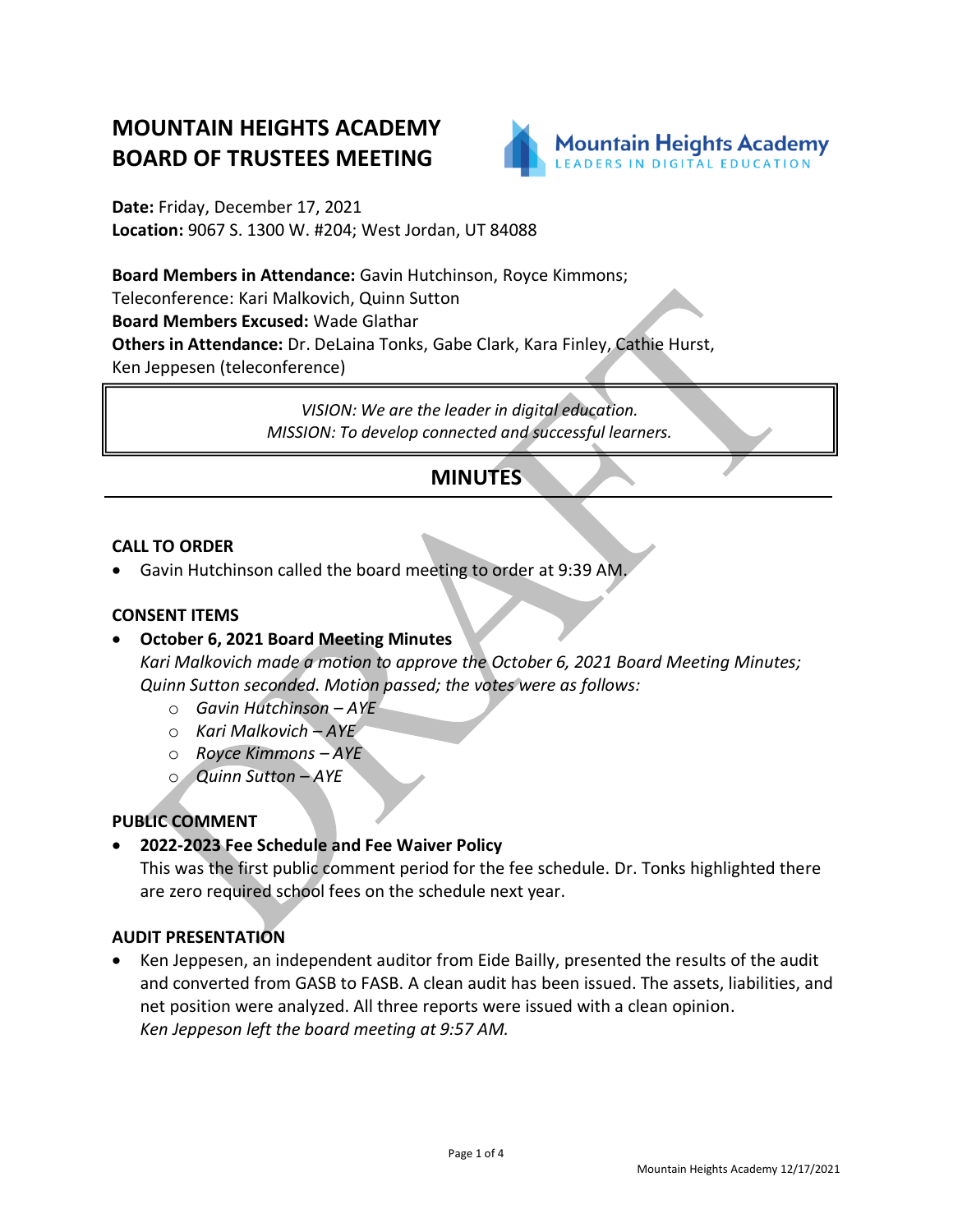# **REPORTS**

# • **Finance Report**

Cathie Hurst discussed the current financial statements and carryover. A transfer has been made into the PTIF account. The school is in a great position and financially sound.

# • **Director Report**

Dr. Tonks provided an update on the current state of the school, including student performance passing rates, enrollment and retention, and strategic planning goals. A Credit Analysis and CCR Form will be implemented, and each student will be reviewed to determine engagement level and target interventions. The Hope Squad is new this year and the school is hoping it will be a great asset to support students and data will be available at the end of the school year. There has been an increase in the need for data monitoring this school year.

#### o **Math Competency Report**

The annual report shows the number of seniors and the math courses passed.

# o **School Fee Audit Report**

The school was deemed as low risk on the state fee report.

#### **VOTING ITEMS**

# • **Amended Budgeting Policy**

The policy was amended to meet standards regarding MOE to explain the school cannot use federal funding to take the place of other local funding sources.

*Quinn Sutton made a motion to approve the amended Budgeting Policy; Royce Kimmons seconded. Motion passed; the votes were as follows:*

- o *Gavin Hutchinson – AYE*
- o *Kari Malkovich – AYE*
- o *Royce Kimmons – AYE*
- o *Quinn Sutton – AYE*

# • **Amended Travel Policy**

The policy was amended to accommodate part-time employees as well and clear up confusion regarding hotel bookings.

*Kari Malkovich made a motion to approve the amended Travel Policy; Quinn Sutton seconded. Motion passed; the votes were as follows:*

- o *Gavin Hutchinson – AYE*
- o *Kari Malkovich – AYE*
- o *Royce Kimmons – AYE*
- o *Quinn Sutton – AYE*

#### • **Amended Teacher and Student Success Act (TSSA) Plan**

The changes to the budget were outlined.

*Quinn Sutton made a motion to approve the amended Teacher and Student Success Act (TSSA) Plan; Royce Kimmons seconded. Motion passed; the votes were as follows:*

- o *Gavin Hutchinson – AYE*
- o *Kari Malkovich – AYE*
- o *Royce Kimmons – AYE*
- o *Quinn Sutton – AYE*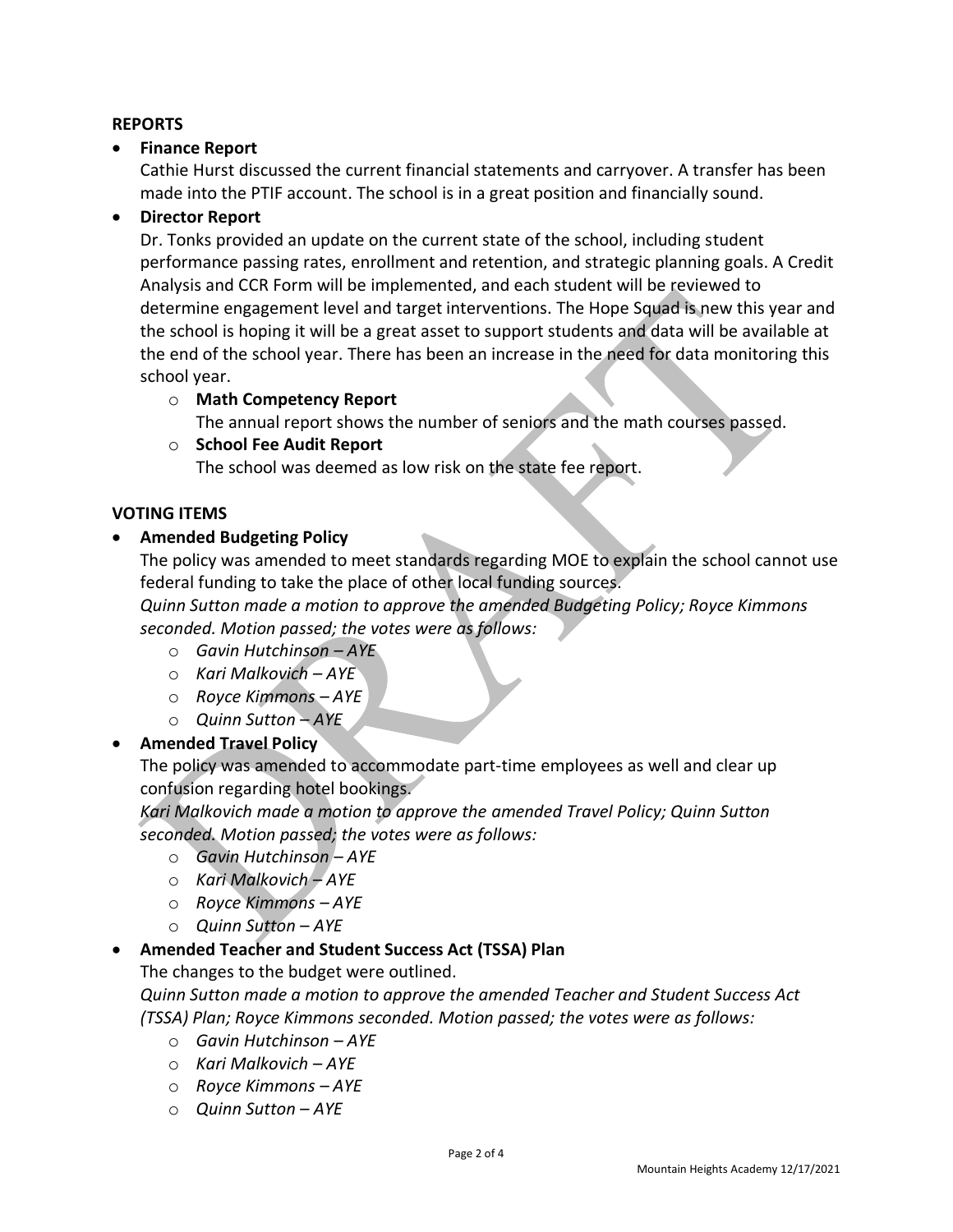# • **Genius SIS Invoice**

Genius is the school's student information system and has an associated annual subscription cost.

*Quinn Sutton made a motion to approve the Genius SIS Invoice; Royce Kimmons seconded. Motion passed; the votes were as follows:*

- o *Gavin Hutchinson – AYE*
- o *Kari Malkovich – AYE*
- o *Royce Kimmons – AYE*
- o *Quinn Sutton – AYE*

# • **Tuition Reimbursement Agreement**

Proposed tuition reimbursement agreement for Lacie Jensen as she completes her special education math endorsement.

*Royce Kimmons made a motion to approve the Tuition Reimbursement Agreement with Lacie Jensen; Kari Malkovich seconded. Motion passed; the votes were as follows:*

- o *Gavin Hutchinson – AYE*
- o *Kari Malkovich – AYE*
- o *Royce Kimmons – AYE*
- o *Quinn Sutton – AYE*

# • **Washington, DC Student Trip and Expenses**

The trip would create an opportunity for approximately twenty-five students to expand their academic and social horizons, learn about democracy, and the nation's history. It was proposed for the school to fund up to twenty-five full-time students, including three advisors, over spring break. The school has been doing due diligence with risk management and insurance to plan for the trip.

*Royce Kimmons made a motion to approve the Washington, DC Student Trip and expenses up to \$70,000; Kari Malkovich seconded. Motion passed; the votes were as follows:*

- o *Gavin Hutchinson – AYE*
- o *Kari Malkovich – AYE*
- o *Royce Kimmons – AYE*
- o *Quinn Sutton – AYE*

# • **2022-2023 Calendar**

The calendar meets required standards for next school year and has been vetted by staff. *Kari Malkovich made a motion to approve the 2022-2023 Calendar; Quinn Sutton seconded. Motion passed; the votes were as follows:*

- o *Gavin Hutchinson – AYE*
- o *Kari Malkovich – AYE*
- o *Royce Kimmons – AYE*
- o *Quinn Sutton – AYE*

# • **Course Curriculum Plan**

The total cost of the plan would be \$49,000 for eleven courses, nine of which are new, with one rewrite and one separate honors course. The process for determining which courses to create and rewrite was considered.